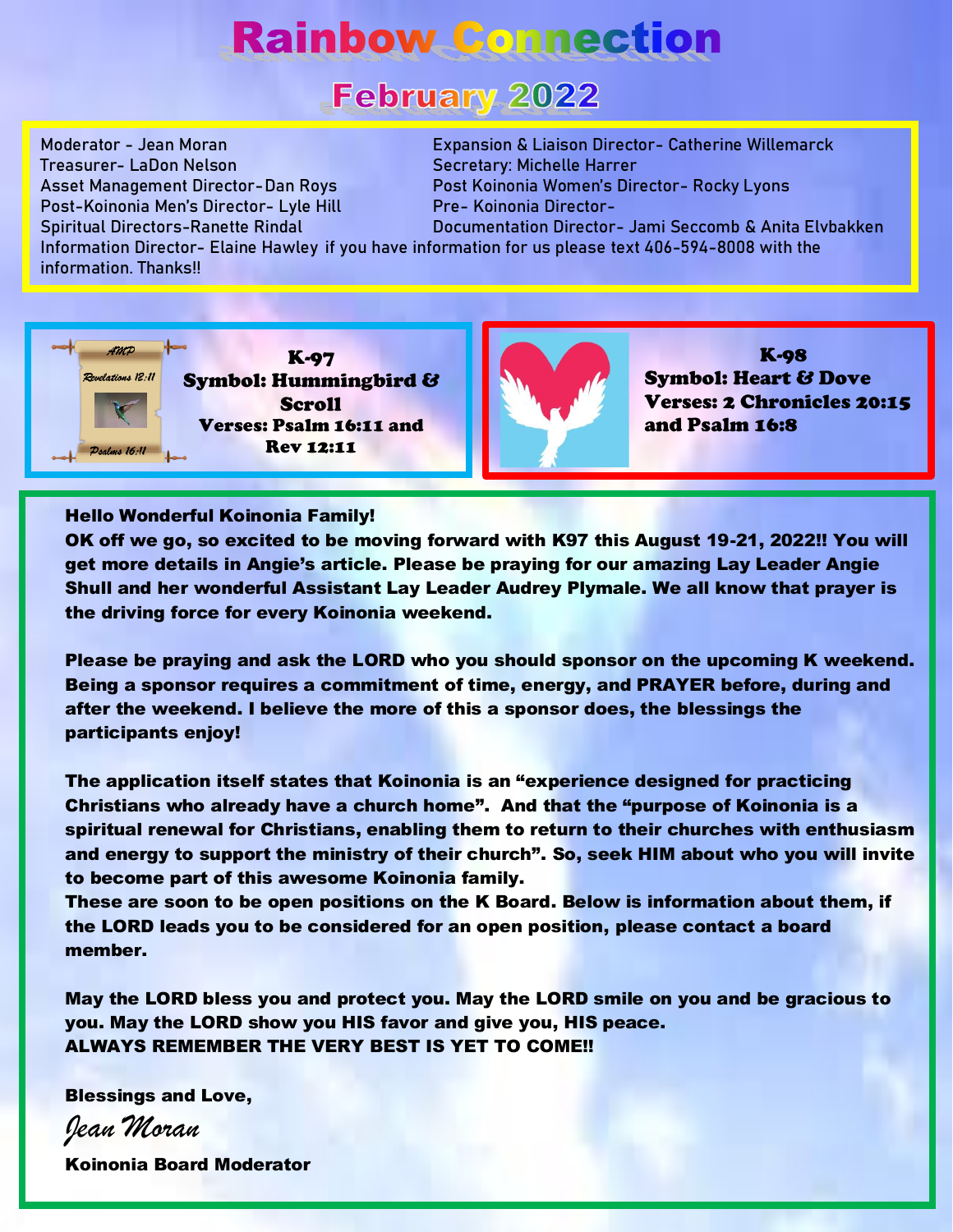### \*Moderator—Responsibilities (guidelines)

- Regularly attend and actively serve the local church of the members' choice
- Direct, through the Koinonia board, the future growth of the Koinonia Movement
- Call meetings of the Board, as necessary, to discuss matters of concern to the Koinonia Community, either spiritual or administrative in nature
- Chair all board meetings, or appoint another Board member in your absence
- Make appointments of committees to handle special concerns
- Assist Spiritual Directors and Lay Leaders in handling sensitive issues as needed.
- Coordinate content of newsletter with Information Director
- Counsel new Lay Leader in selection of Assistant Lay Leader and Spiritual Director(s) immediately after each weekend
- Arrange a Lay Leader debriefing with past Lay Leader after each weekend and a briefing with the new Lay Leader
- Serve as President of the Corporation
- Provide training to first team members of a weekend
- Attend board meetings. Attendance at all board meetings is expected
- Serve on Spiritual Director Sub-Committee

## \*Pre-Koinonia Director

- Regularly attend and actively serve the local church of the members' choice
- Coordinate participant applications
- Distribute applications
- Coordinate with sponsors outlining their relationship and obligations to the participant
- Distribute a participant list, and a final list to all the board members
- Provide sponsorship training at the team meetings
- Attend board meetings. Attendance at all board meetings is expected